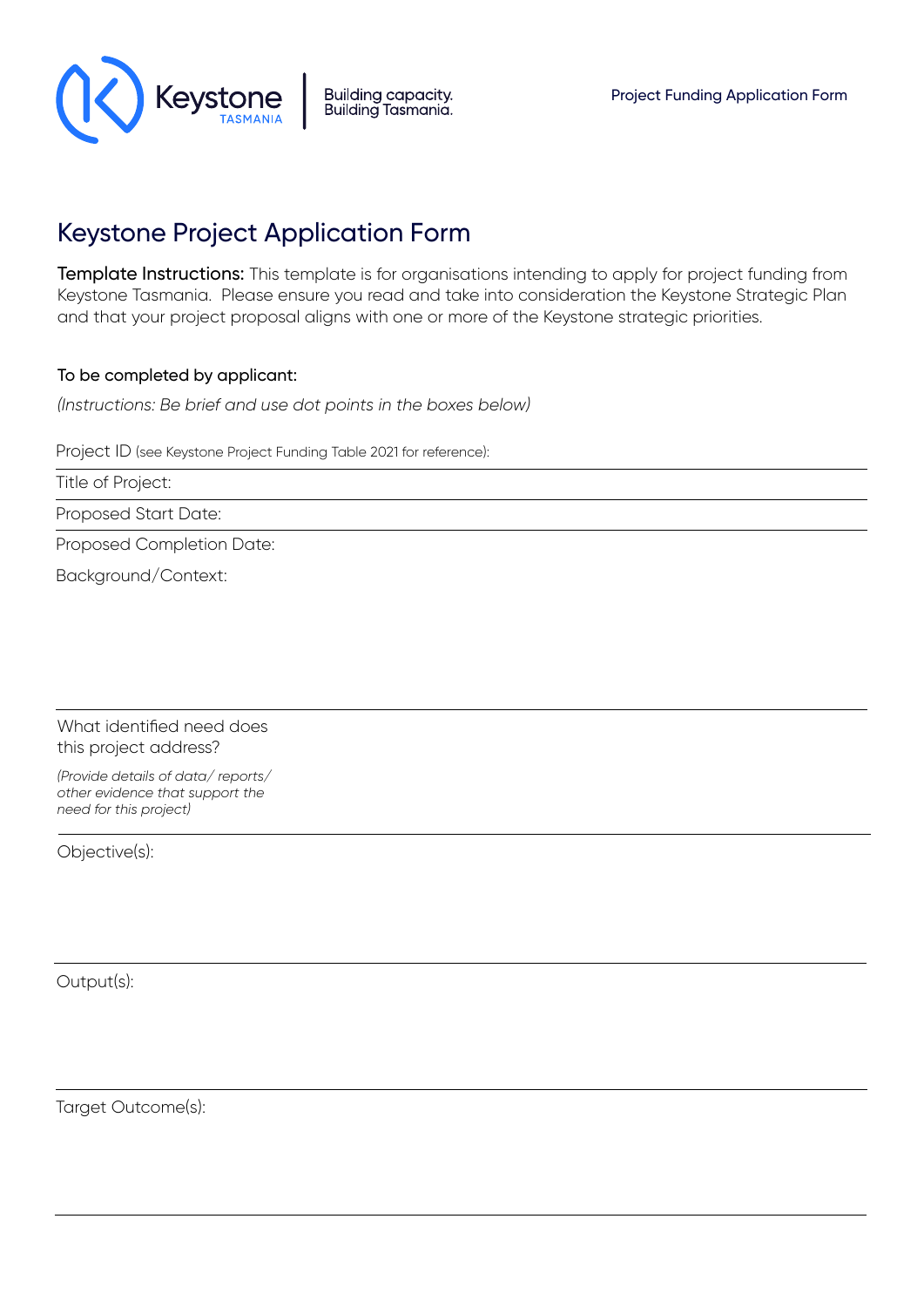

How will the success of the project be measured?

How will you work collaboratively with Keystone (and others) to achieve project outcomes?

#### Governance

#### Project Owner:

Project Manager:

Any other governance arrangements:

## How does the project relate to the Keystone Strategic Plan?

*(Describe which prority or priorities your project aligns with below)*

#### Keystone Strategy: Relation:

1 - Promote quality pathways to employment by initiating and supporting programs that create sustainable employment opportunities in the Tasmanian construction industry.

2 - Support those in employment to delelop their skills, obtail industry accreditation and pursue career opportunities by funding high-quality training and professional development programs.

3 - Champion industry-wide initatived that promote diversity, innovation and advancement in all areas through research, promotion and stakeholder engagement.

Review and Reporting **Commitments** 

*(When and how will you be reporting?)*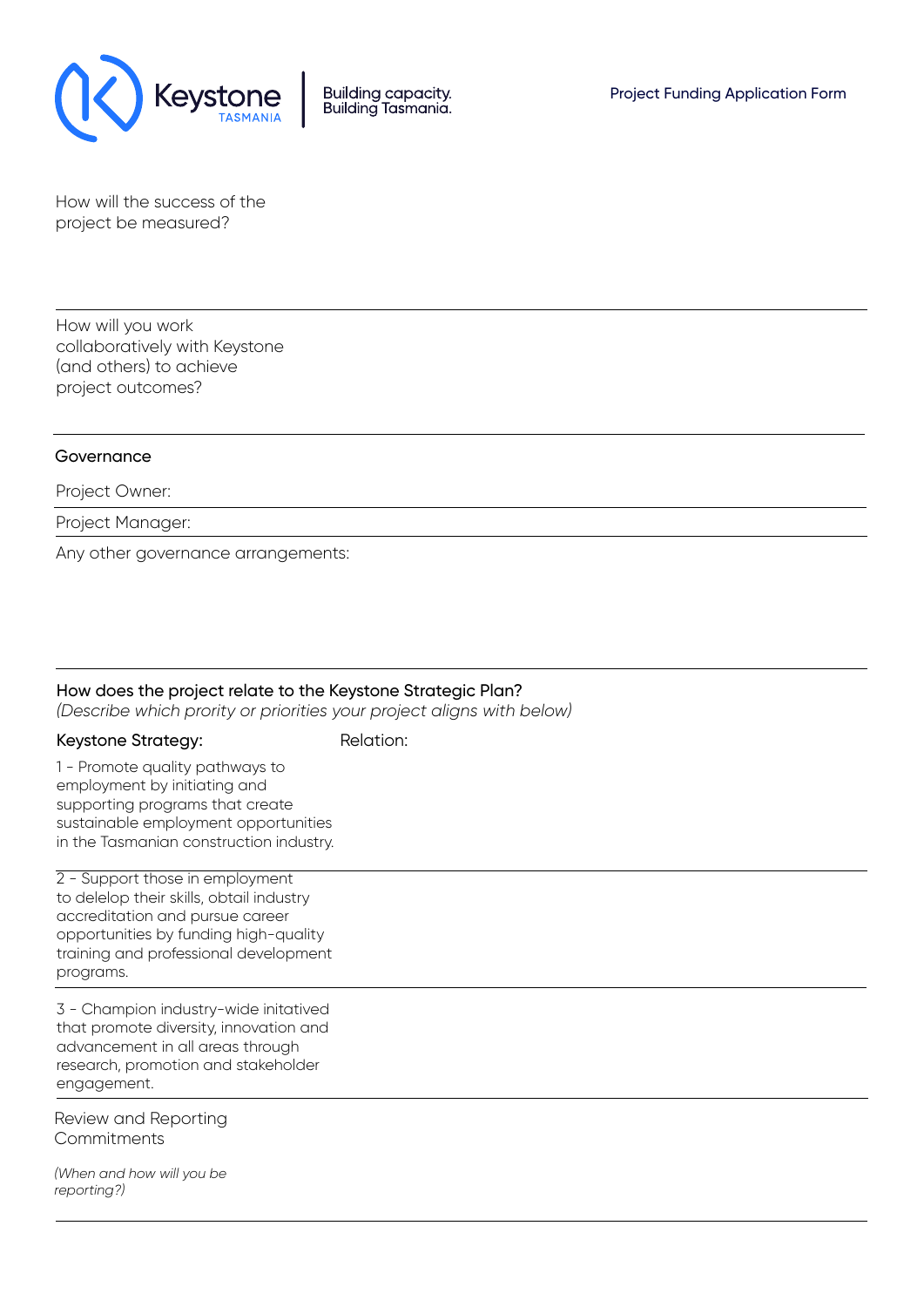

## Work schedule

*(Please provide a schedule of major milestones to be achieved throughout the life of project and when you expect these to be achieved)*

| Milestone<br>Number       | Milestone Description | Date Achieved |
|---------------------------|-----------------------|---------------|
| $\ensuremath{\mathsf{1}}$ |                       |               |
| $\overline{2}$            |                       |               |
| $\overline{\mathcal{S}}$  |                       |               |
| $\sqrt{4}$                |                       |               |
| 5                         |                       |               |
| $\acute{\mathrm{o}}$      |                       |               |
| $\overline{7}$            |                       |               |
| $\,8\,$                   |                       |               |
| 9                         |                       |               |
| 10                        |                       |               |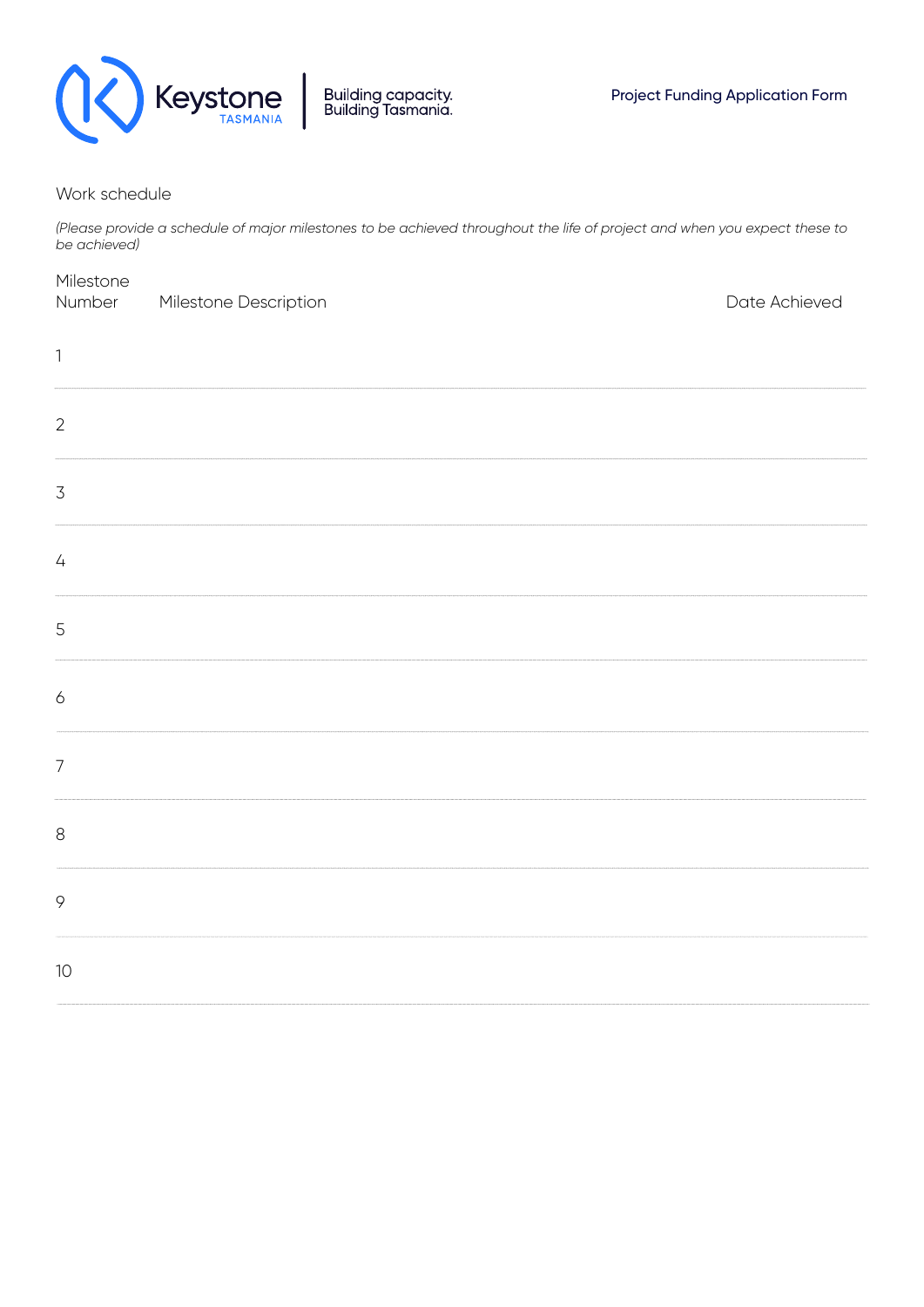

**Building capacity.** Building Tasmania.

## Budget & payment schedule

*(Provide a detailed budget including contributions from other parties and proposed payment schedule. Please take note of Keystone's Trading Terms and Conditions.)*

Stakeholder & Communication Strategy

*(Provide a plan for communicating the project to key stakeholders)*

#### Diversity Considerations

*(How does the project contribute to increasing diversity/ ensuring access for diverse groups in the building and construction industry?)*

Innovation/ Technology

*(How is the design of the project different to, or an improvement on, similar projects?)*

*(How does the project utilise, or promote, the use of new and/or varied technology?)*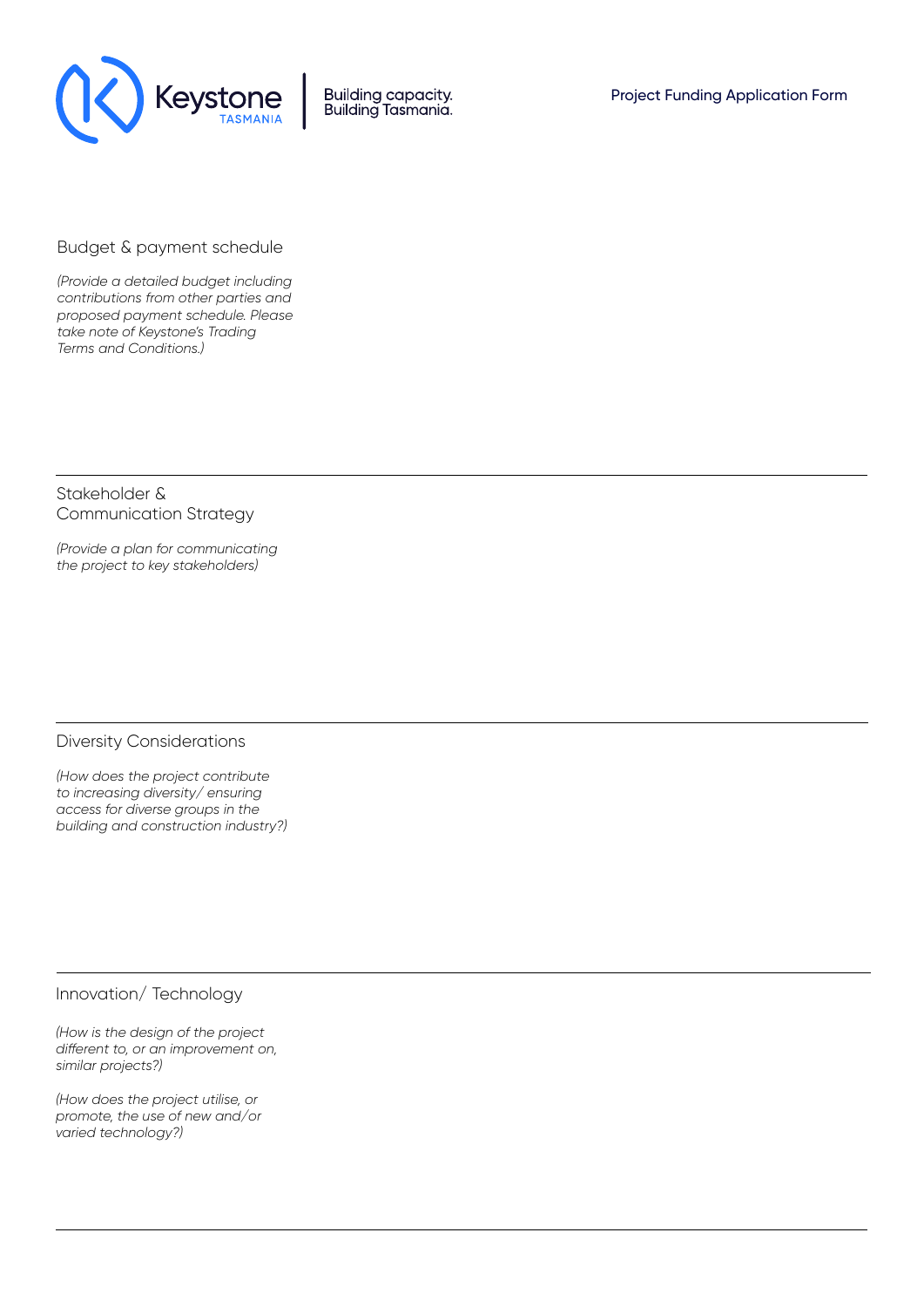

Building capacity.<br>Building Tasmania.

Major Risks & Minimisation Strategies

*(What are the major risks to the success of the project and your plan to address them?)*

#### Risk Management

*Instructions: Please include an analysis of your risk management for this project in the table below. Identify any changes in risk status to the previous report. See risk grading key below.*

- Grade Description
- *E Extreme*
- *A High/High*
- *B High/Medium or Medium/High*
- *C High/Low or Medium/Medium*
- *D Medium/Low*
- *N Low/Low*

| Risk                                                                                                                                    | Likelihood             | Consequesce            | Grade |
|-----------------------------------------------------------------------------------------------------------------------------------------|------------------------|------------------------|-------|
| Comprehensive description of the Extreme, major A and B grade risks<br>or any significant changes in grading, and new risks identified. | Low / Medium /<br>High | Low / Medium /<br>High |       |
|                                                                                                                                         |                        |                        |       |
|                                                                                                                                         |                        |                        |       |
|                                                                                                                                         |                        |                        |       |
|                                                                                                                                         |                        |                        |       |
|                                                                                                                                         |                        |                        |       |
|                                                                                                                                         |                        |                        |       |
|                                                                                                                                         |                        |                        |       |
|                                                                                                                                         |                        |                        |       |
|                                                                                                                                         |                        |                        |       |
|                                                                                                                                         |                        |                        |       |
|                                                                                                                                         |                        |                        |       |
|                                                                                                                                         |                        |                        |       |

Please attach copies of your Organisation's Strategic Plan and most recent Annual Report. Evidence of successful engagement with training and/or workforce development, will support your application.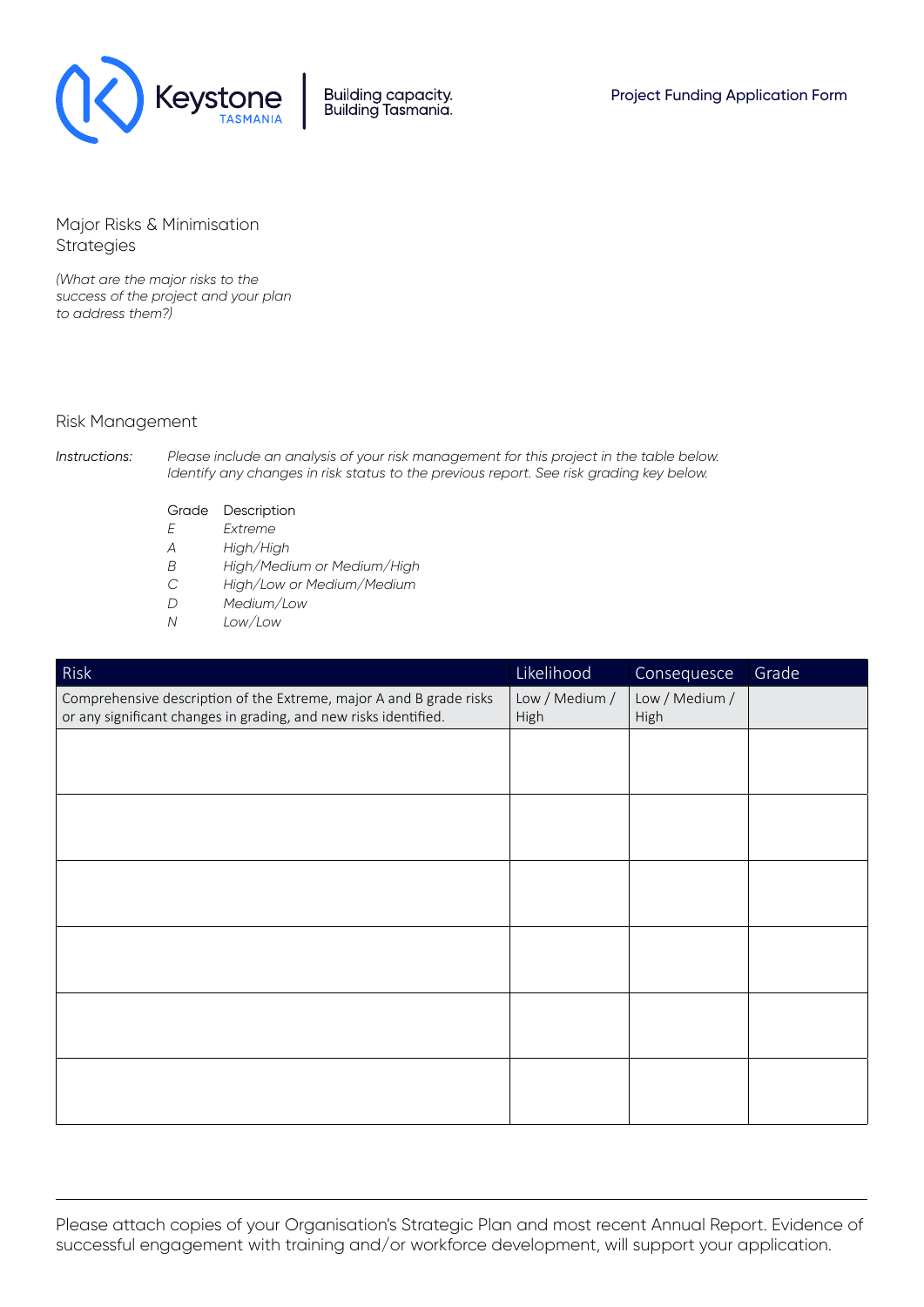

# Major Risks & Minimisation Strategies

*(What are the major risks to the success of the project and your plan to address them? Please include an analysis of your risk management for this project in the table below.* 

*Use risk grading key below:*

#### Grade Description

- *E Extreme*
- *A High/High*
	-
- *C High/Low or Medium/Medium*
- *D Medium/Low*
- *B High/Medium or Medium/High*
- *N Low/Low*

| Risk                     | Likelihood             | Consequesce Grade      |                    | For major A and B Grade Risks: If Risk is realised<br>what is the impact |
|--------------------------|------------------------|------------------------|--------------------|--------------------------------------------------------------------------|
| Description of the risk. | Low / Medium<br>/ High | Low / Medium<br>/ High | Use<br>grading key |                                                                          |
|                          |                        |                        |                    |                                                                          |
|                          |                        |                        |                    |                                                                          |
|                          |                        |                        |                    |                                                                          |
|                          |                        |                        |                    |                                                                          |
|                          |                        |                        |                    |                                                                          |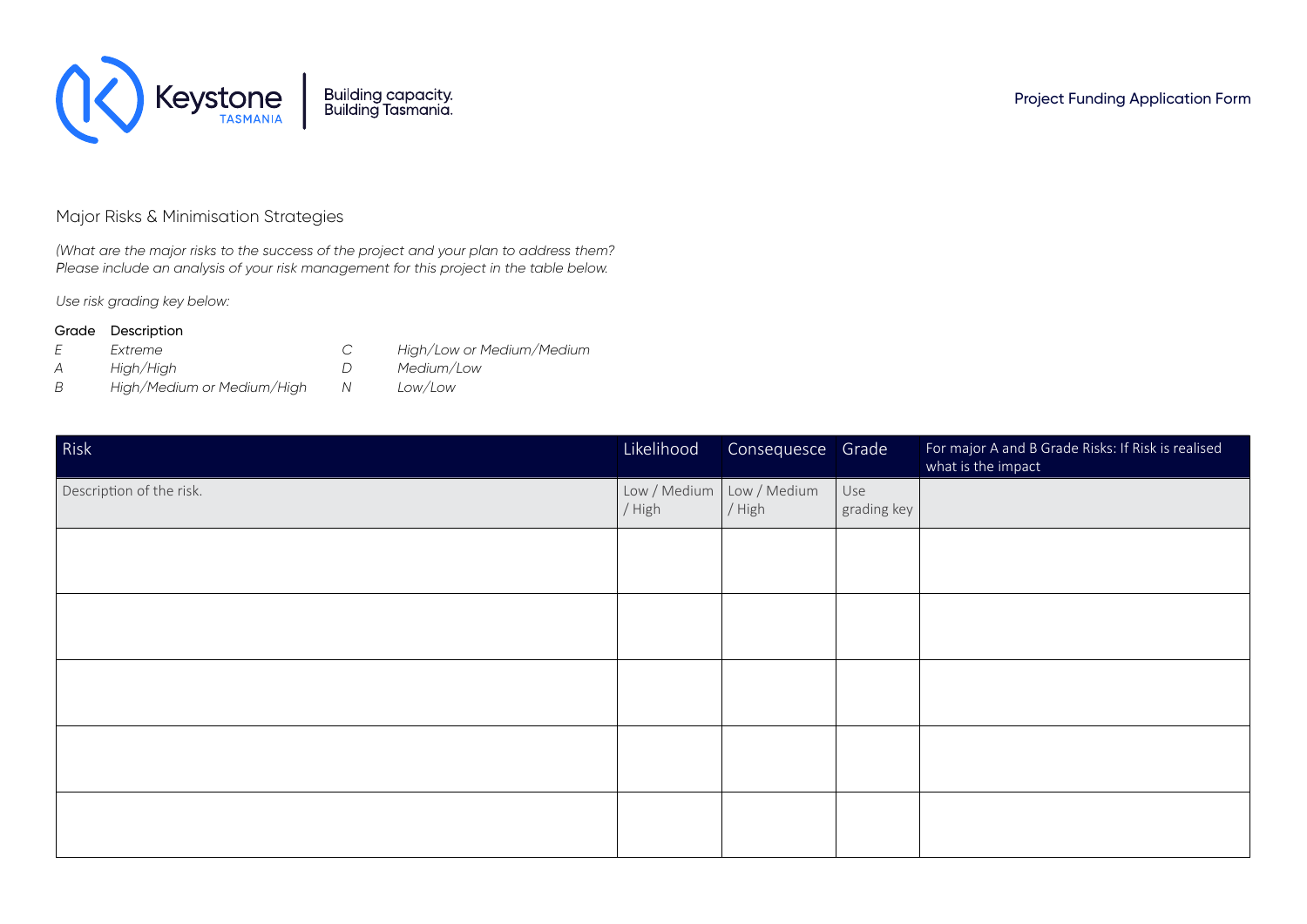

Major Risks & Minimisation Strategies (Cont.)

| Risk                     | Likelihood             | Consequesce Grade      |                    | For major A and B Grade Risks: If Risk is realised<br>what is the impact |
|--------------------------|------------------------|------------------------|--------------------|--------------------------------------------------------------------------|
| Description of the risk. | Low / Medium<br>/ High | Low / Medium<br>/ High | Use<br>grading key |                                                                          |
|                          |                        |                        |                    |                                                                          |
|                          |                        |                        |                    |                                                                          |
|                          |                        |                        |                    |                                                                          |
|                          |                        |                        |                    |                                                                          |
|                          |                        |                        |                    |                                                                          |